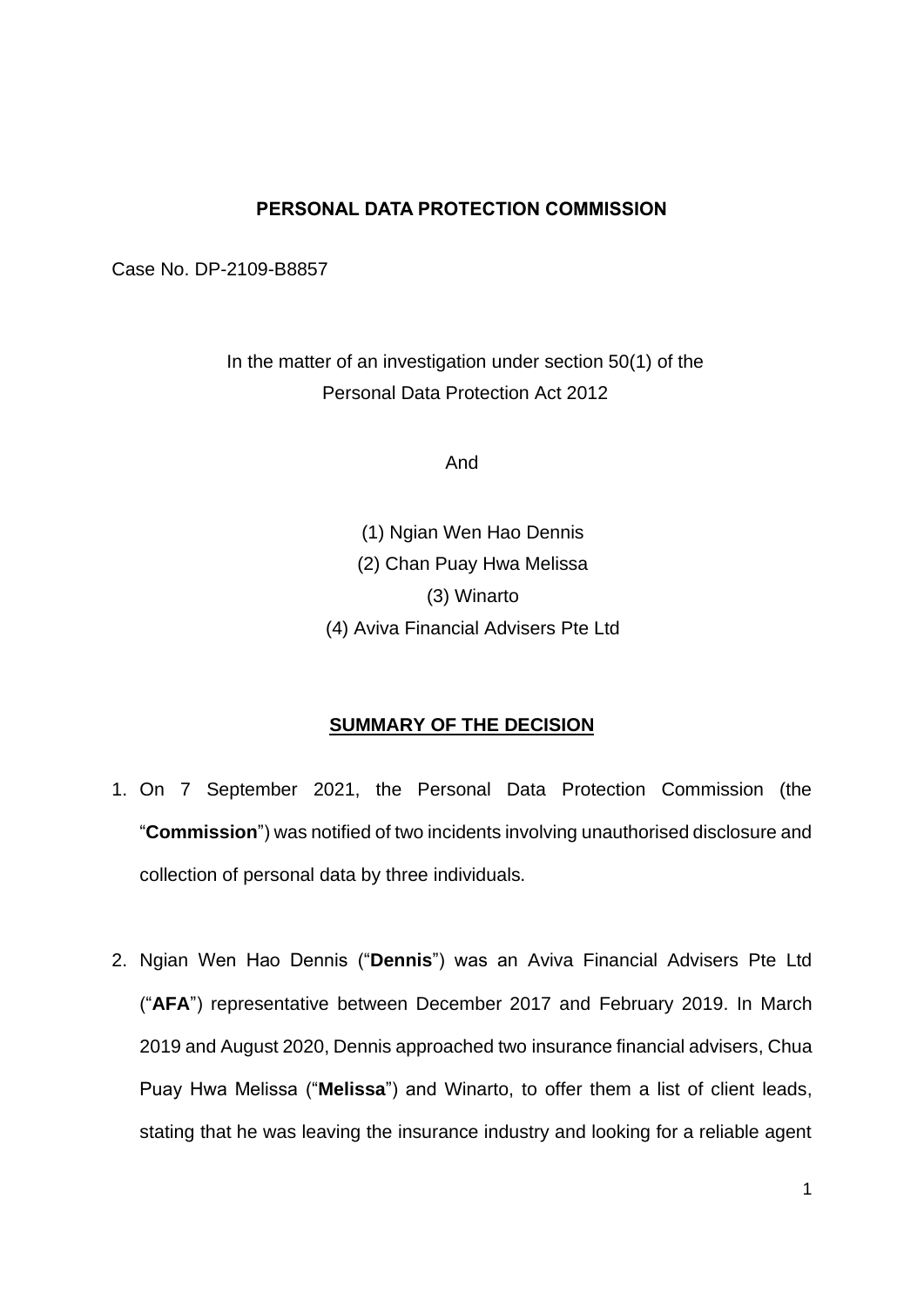to take over his clientele. Melissa and Winarto each said they paid \$1,000 to Dennis for the list (the "**Incidents**").

- 3. The list contained approximately 1,000 clients' names, mailing addresses, contact numbers and the names of organisations underwriting the hospitalisation plans bought by the clients ("**Personal Data Sets**").
- 4. The PDPA defines "organisations" to include individuals. As held in *Re Sharon Assya Qadriyah Tang<sup>1</sup>* , individuals who collect, use or disclose personal data otherwise than in a personal or domestic capacity will be treated as organisations within the meaning of the Act, and are obliged to comply with the Data Protection Provisions. In this case, we are of the view that it is clear that Dennis, Melissa and Winarto can be regarded as an "organisation" as defined under the PDPA for a number of reasons. First, the trio had bought and sold the client leads for work and business purposes, with the aim of generating an income or profit, and cannot be said to have been acting in a personal or domestic capacity.
- 5. Second, Dennis, Melissa and Winarto were not employees. In *Re Ang Rui Song*<sup>2</sup> *,* the Commission found that the respondent, a financial consultant with Prudential Assurance Company (Pte) Ltd, had been engaged on such terms that he was in effect an independent contractor rather than an employee of Prudential. The same applies to the trio. The Representative Agreement between AFA and Dennis

<sup>&</sup>lt;sup>1</sup> [2018]SGPDPC 1.

<sup>2</sup> [2017] SGPDPC 13.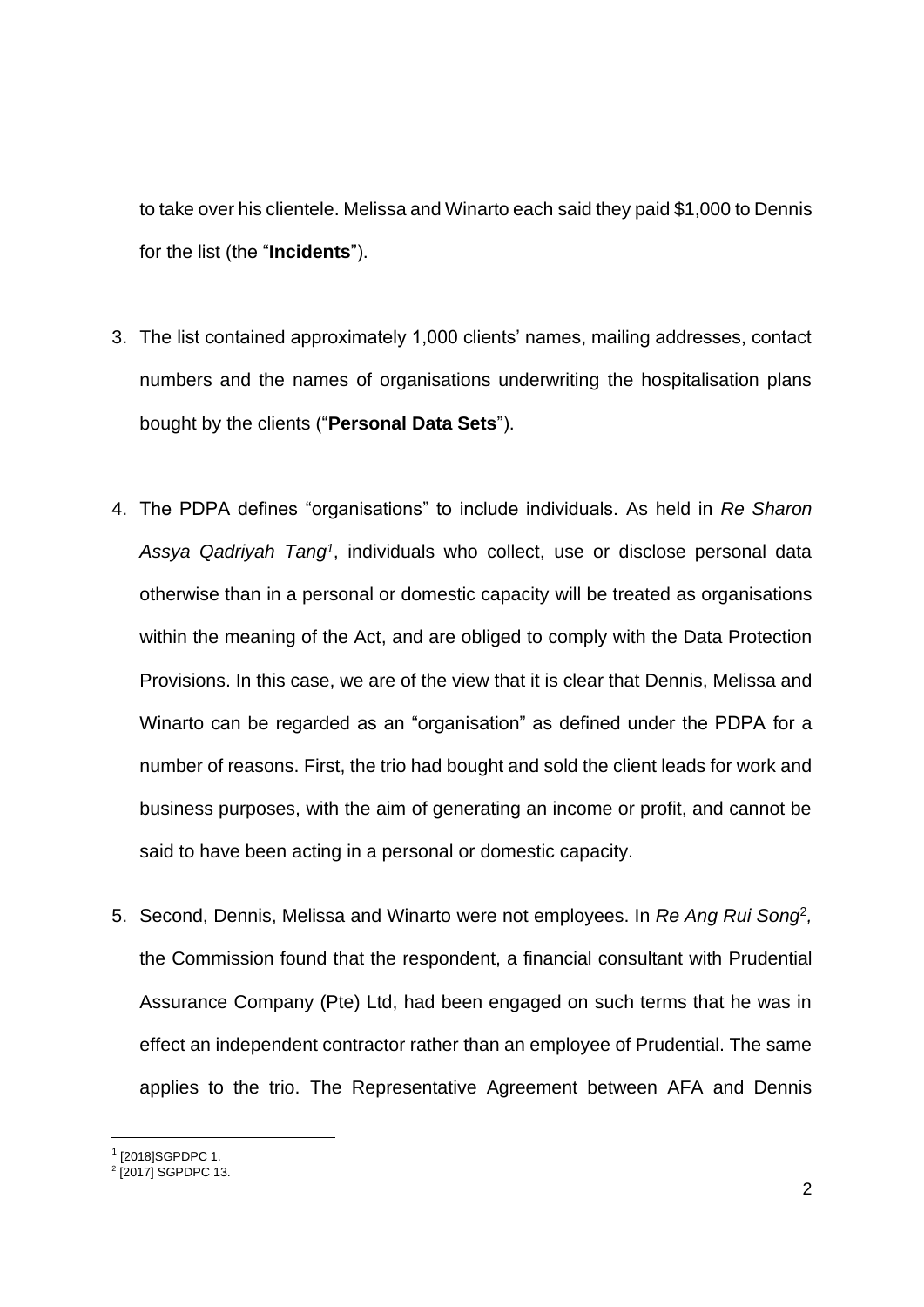expressly provides that "nothing in [the] Agreement shall constitute, or be construed, or deemed to constitute, any employment…between [Dennis] and [AFA]".

#### *Dennis*

6. Having found that the PDPA applies, we now turn to consider the data protection obligations applicable to the different parties concerned. Dennis conceded that he approached Melissa and Winarto to transfer his list of client leads to them. Our investigations revealed that Dennis' claim that he had obtained the necessary consent and duly notified the clients on the list regarding the disclosure of their personal data to other insurance financial advisers could not be corroborated. None of the clients verified Dennis' claim that he had contacted them to seek their consent or notified them of the disclosure of their personal data to other insurance financial advisers. We are therefore of the view that Dennis has breached the Consent and Notification Obligation under the PDPA in that he did not obtain his clients' consent before disclosure of their personal data.

#### *Melissa and Winarto*

7. Both Melissa and Winarto admitted to the collection (purchase) of the client list from Dennis. They claimed to have relied on the verbal assurances provided by Dennis that he had informed the clients about the change in their insurance financial adviser. In *Re Amicus Solutions Pte Ltd and Ivan Chua Lye Kiat [2019]*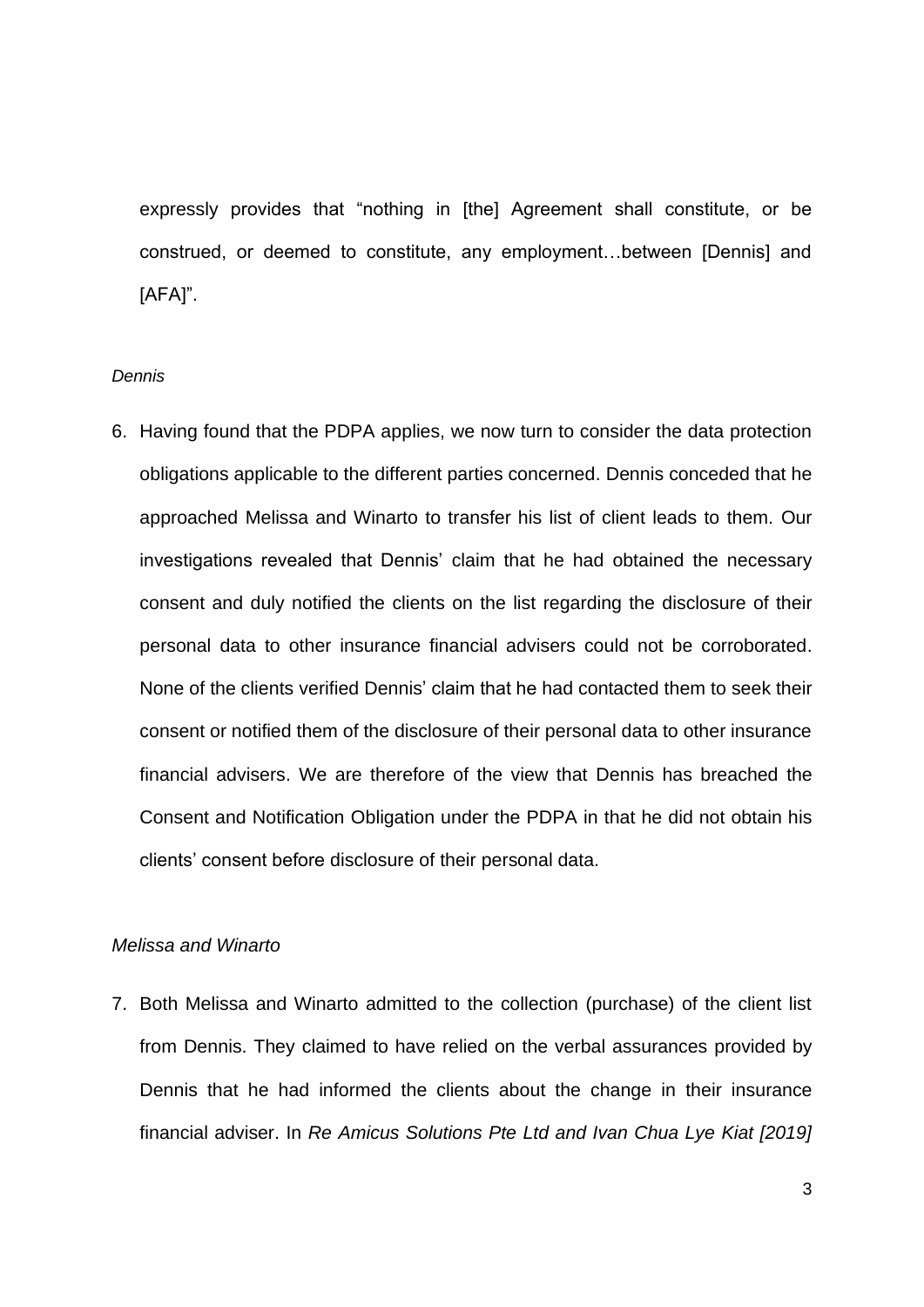*SGPDPC 33* (at [49]), we stated that a reasonable person should undertake proper due diligence, such as obtaining from the seller a sample of the written notifications and consent. In our view, Melissa and Winarto have failed to take reasonable steps to verify from Dennis that there had been proper notification to and consent obtained from the clients for the disclosure of their personal data. In collecting (i.e. buying) the client list, we find that Melissa and Winarto are in breach of the Notification and Consent Obligations under the PDPA.

AFA

8. The Commission found no evidence of breach of the PDPA by AFA in the Incidents. As stated in [5], Dennis was not an employee of AFA for whose acts AFA may be liable through section 53(1) of the PDPA. Dennis claimed that the Personal Data Sets were not retrieved from AFA's systems and that he had compiled the list on his own accord to keep track of his clientele during his time as an independent financial adviser with AFA. This was consistent with AFA's own investigations. Our investigations also revealed that AFA had reasonable policies and security measures in place for personal data protection. These included data leak prevention controls and monitoring of AFA corporate network to prevent representatives from exporting clients' data from its systems. Contractual terms were also in place to require representatives to comply with the PDPA. AFA issued a letter to Dennis, upon the termination of the relationship between them, referring to the need to return "all policies, rate books, receipts, manuals, literature, lists and personal information of Customers".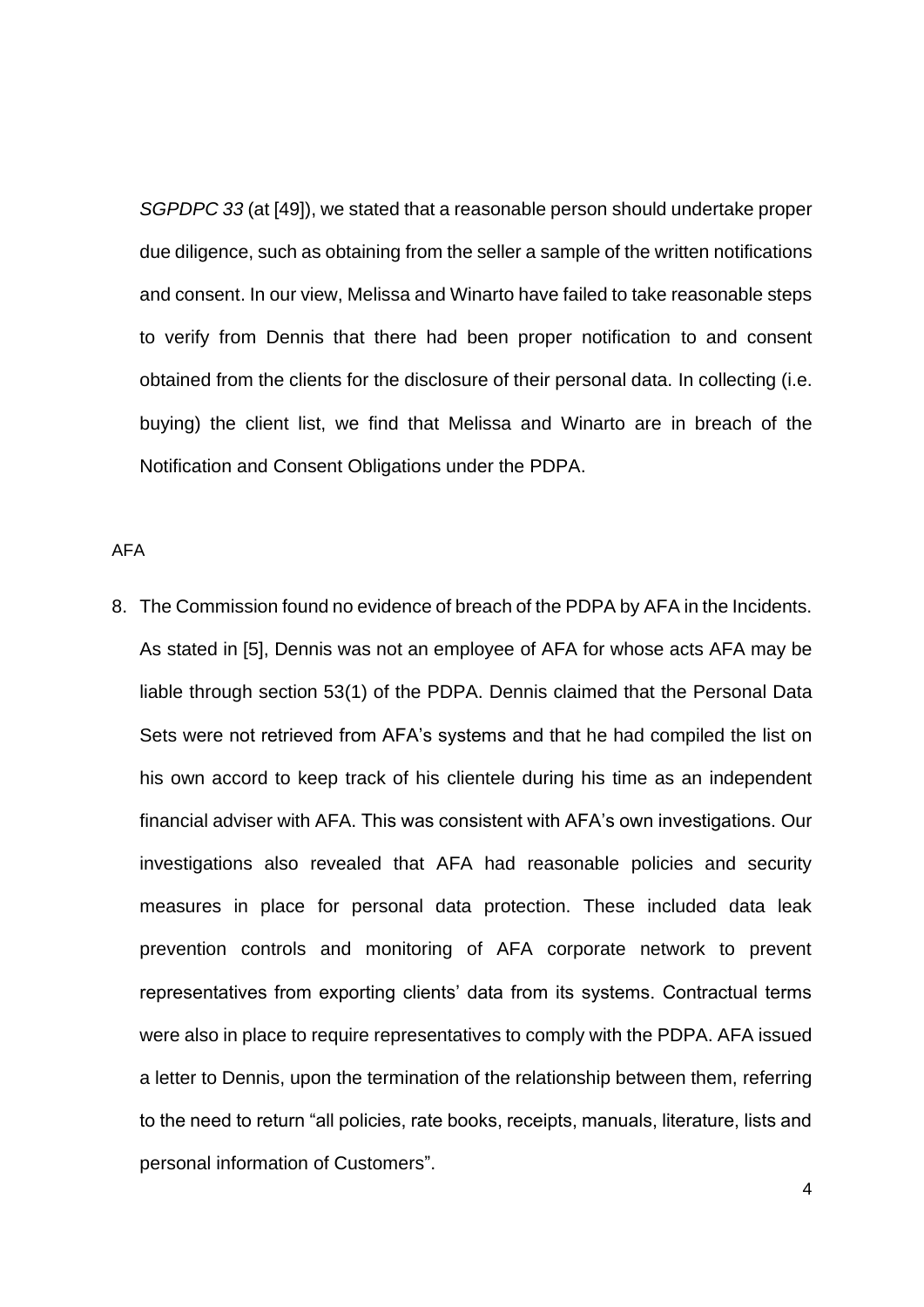# **The Commission's Decision**

9. The sale of personal data by organisations without obtaining the consent of the

individuals involved is a serious breach of the PDPA. In *Re Sharon Assya Qadriyah* 

*Tang* at [30], we had stated as follows:

**There are strong policy reasons for taking a hard stance against the unauthorised sale of personal data**. Amongst these policy reasons are **the need to protect the interests of the individual and safeguard against any harm to the individual, such as identity theft or nuisance calls**. Additionally, there is a need to **prevent abuse by organisations in profiting from the sale of the individual's personal data at the individual's expense**. It is indeed such cases of potential misuse or abuse by organisations of the individual's personal data which the PDPA seeks to safeguard against. In this regard, the Commissioner is prepared to take such stern action against organisations for the unauthorised sale of personal data.

[Emphasis added.]

- 10.To curb this form of abuse of personal data, the amount of profit made by the organisation from the sale may be factored in determining the financial penalty that the organisation may be required to pay. Indeed, had the sale taken place after the 2020 amendments to the PDPA, this would have been a specific consideration under section 48J(6)(c): "whether the organisation or person (as the case may be), as a result of the non-compliance, gained any financial benefit".
- 11.In determining the enforcement action in response to the breach by Dennis, the Commission took into account the cooperation extended to the investigation, and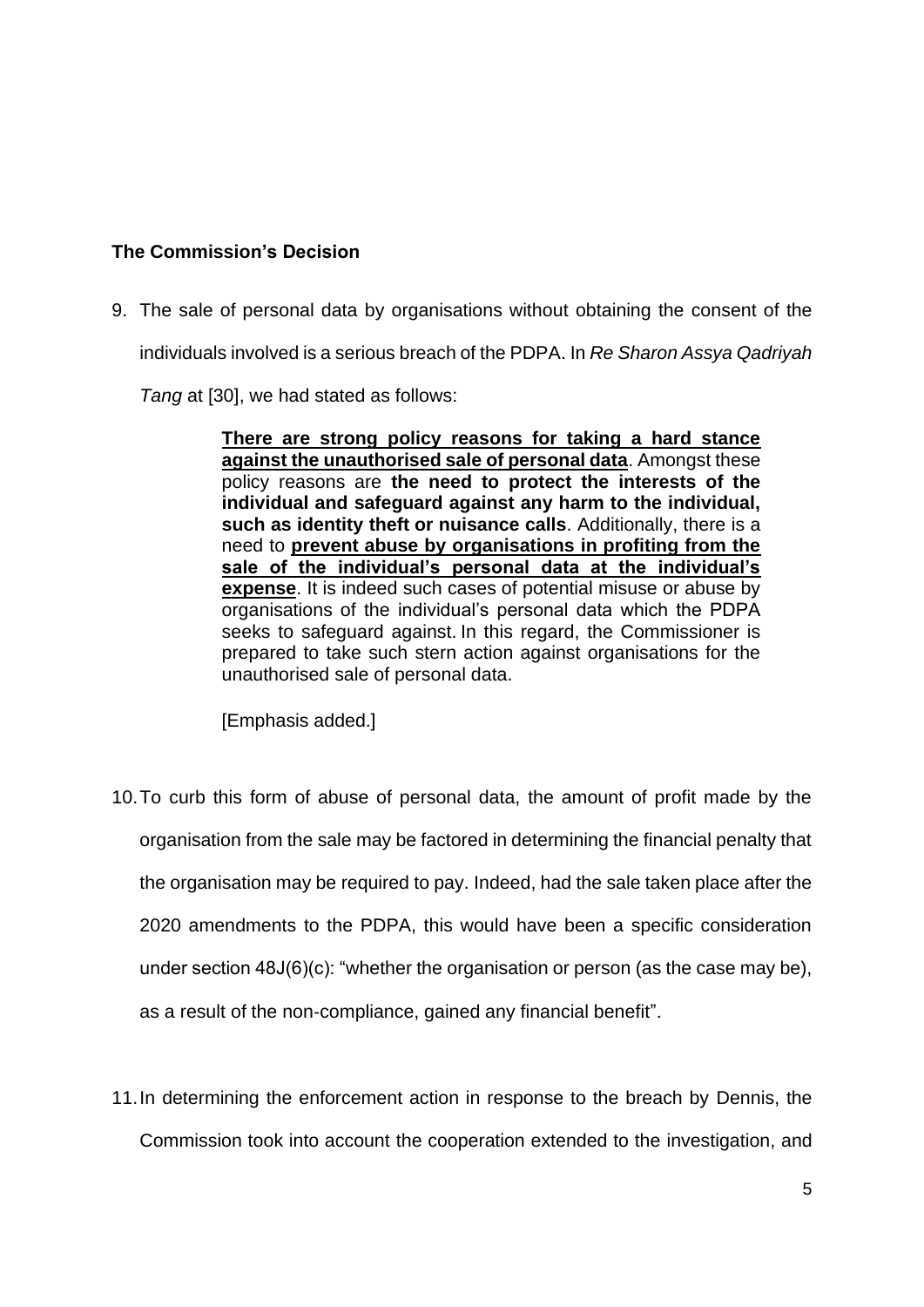the full refund made by Dennis of the proceeds he made from the sale. The Commission also considered that Dennis is in poor health, has been unemployed since 2018, has little savings in his bank account, and is dependent on his aged father for financial support. Having considered the state of Dennis' health and financial status, the Commission is of the view that a financial penalty would impose a crushing burden on him and his family, resulting in undue hardship. Accordingly, taking into account all relevant factors, the Commission has decided to administer a warning in respect of the breach by Dennis of the Consent and Notification Obligations. The Commission wishes to emphasize that this assessment that undue hardship may occur following the imposition of a financial penalty is not a finding that the Commission will make easily and will be reserved only for the most deserving and exceptional cases. Individuals who seek to misuse personal data for profit and are found to be in breach of the PDPA must expect to pay a heavy financial penalty.

12.Turning to Melissa and Winarto, the Commission has decided to administer warnings to Melissa and Winarto in respect of their breaches of the Consent and Notification Obligations. In so deciding, the Commission considered that both of them did not sell the personal data for profit and had been cooperative throughout the investigations. More importantly, neither of them used the personal data they obtained without consent from the individuals involved.